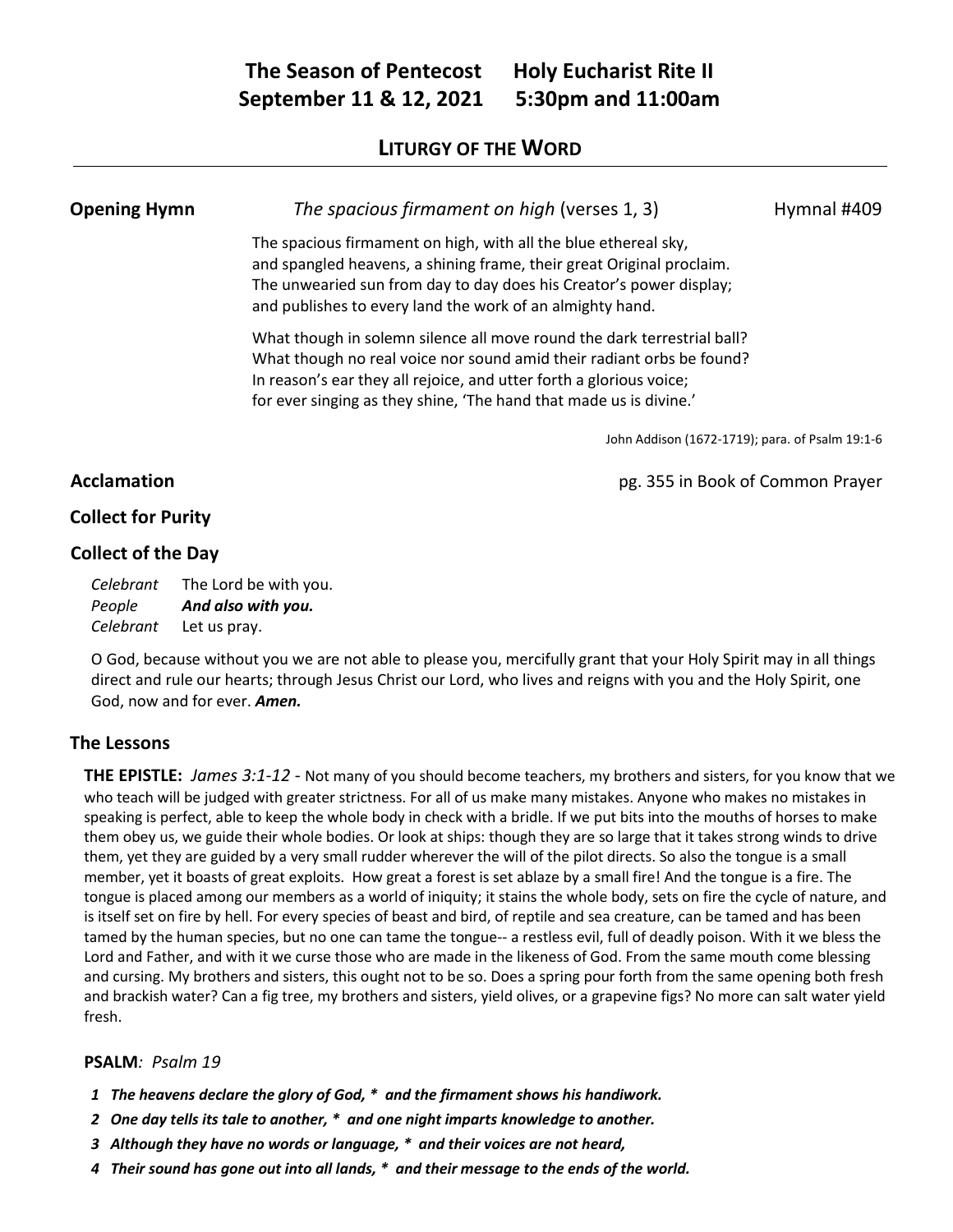- *5 In the deep has he set a pavilion for the sun; \* it comes forth like a bridegroom out of his chamber; it rejoices like a champion to run its course.*
- *6 It goes forth from the uttermost edge of the heavens and runs about to the end of it again; \* nothing is hidden from its burning heat.*
- *7 The law of the LORD is perfect and revives the soul; \* the testimony of the LORD is sure and gives wisdom to the innocent.*
- *8 The statutes of the LORD are just and rejoice the heart; \* the commandment of the LORD is clear and gives light to the eyes.*
- *9 The fear of the LORD is clean and endures for ever; \* the judgments of the LORD are true and righteous altogether.*
- *10 More to be desired are they than gold, more than much fine gold, \* sweeter far than honey, than honey in the comb.*
- *11 By them also is your servant enlightened, \* and in keeping them there is great reward.*
- *12 Who can tell how often he offends? \* cleanse me from my secret faults.*
- *13 Above all, keep your servant from presumptuous sins; let them not get dominion over me; \* then shall I be whole and sound, and innocent of a great offense.*
- *14 Let the words of my mouth and the meditation of my heart be acceptable in your sight, \**

#### **THE GOSPEL:** *Mark 8:27-38*

Jesus went on with his disciples to the villages of Caesarea Philippi; and on the way he asked his disciples, "Who do people say that I am?" And they answered him, "John the Baptist; and others, Elijah; and still others, one of the prophets." He asked them, "But who do you say that I am?" Peter answered him, "You are the Messiah." And he sternly ordered them not to tell anyone about him. Then he began to teach them that the Son of Man must undergo great suffering, and be rejected by the elders, the chief priests, and the scribes, and be killed, and after three days rise again. He said all this quite openly. And Peter took him aside and began to rebuke him. But turning and looking at his disciples, he rebuked Peter and said, "Get behind me, Satan! For you are setting your mind not on divine things but on human things." He called the crowd with his disciples, and said to them, "If any want to become my followers, let them deny themselves and take up their cross and follow me. For those who want to save their life will lose it, and those who lose their life for my sake, and for the sake of the gospel, will save it. For what will it profit them to gain the whole world and forfeit their life? Indeed, what can they give in return for their life? Those who are ashamed of me and of my words in this adulterous and sinful generation, of them the Son of Man will also be ashamed when he comes in the glory of his Father with the holy angels."

| <b>The Sermon</b>            |
|------------------------------|
| Nicene Creed                 |
| <b>Prayers of the People</b> |
| <b>Confession of Sin</b>     |
| <b>The Peace</b>             |
|                              |

### **Nicene Creed** pg. 358 in Book of Common Prayer

**Confession of Sin** pg. 360 in BCP

# **HOLY COMMUNION**

**Offertory Music** *O sacred head, sore wounded* (5:30pm) Hymnal #168

O sacred head, sore wounded, defiled and put to scorn; O kingly head, surrounded with mocking crown of thorn: what sorrow mars thy grandeur? Can death thy bloom deflower? O countenance whose splendor the hosts of heaven adore!

Thy beauty, long-desired, hath vanished from our sight; thy power is all expired, and quenched the light of light. Ah me! for whom thou diest, hide not so far thy grace: show me, O Love most highest, the brightness of thy face.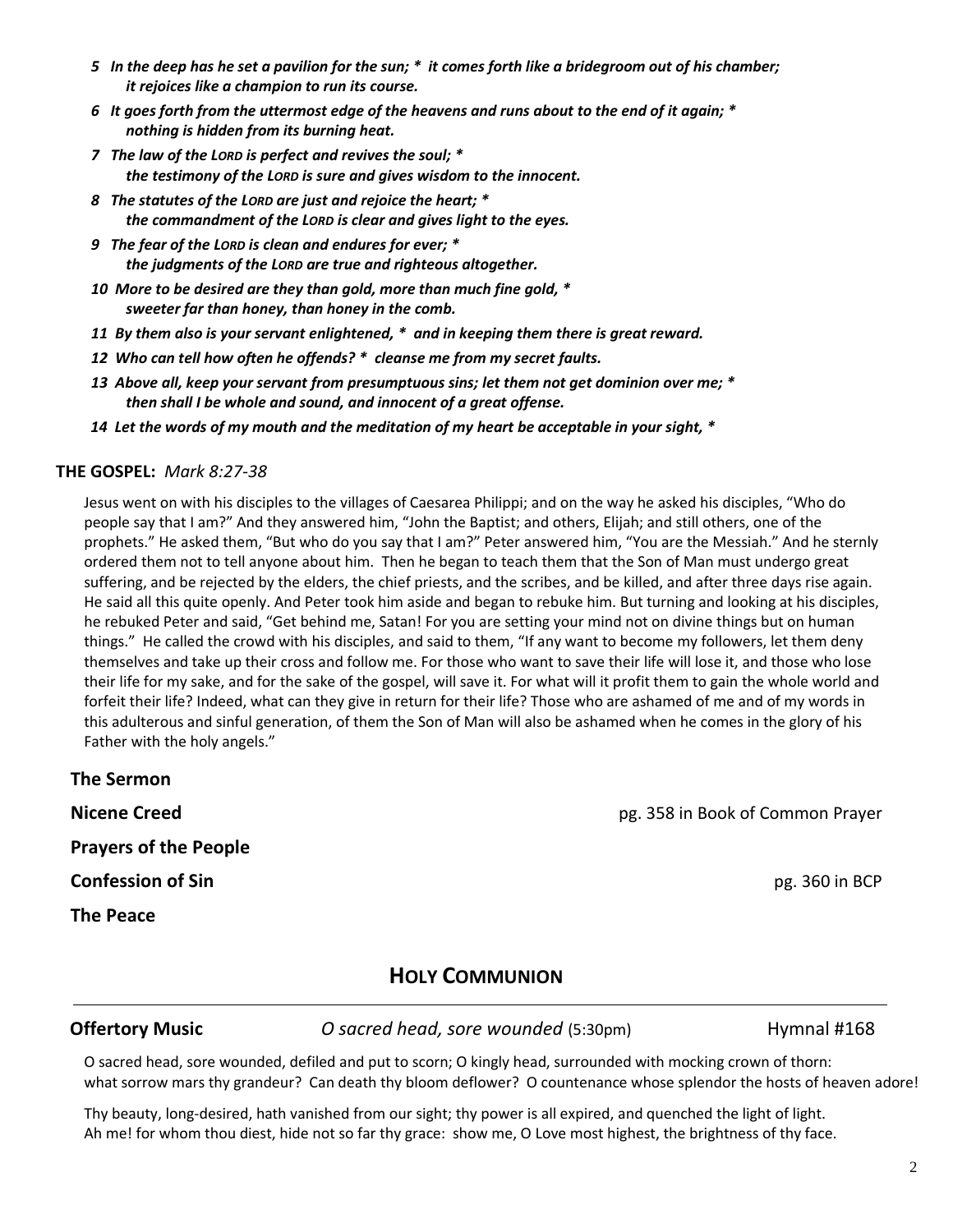In thy most bitter passion my heart to share doth cry, with thee for my salvation upon the cross to die. Ah, keep my heart thus moved to stand thy cross beneath, to mourn thee, well-beloved, yet thank thee for thy death.

What language shall I borrow to thank thee, dearest friend, for this thy dying sorrow, thy pity without end? Oh, make me thine forever! and should I fainting be, Lord, let me never, never, outlive my love for thee.

My days are few, O fail not, with thine immortal power, to hold me that I quail not in death's most fearful hour; that I may fight befriended, and see in my last strife to me thine arms extended upon the cross of life.

Paul Gerhardt (1607-1676))

*O That I Had a Thousand Voices* (11:00am) Althouse

## **Offertory**

Celebrant All things come of thee, O Lord. *People And of thine own have we given thee.*

**The Great Thanksgiving -** *Eucharistic Prayer A*

|        | Celebrant The Lord be with you.                                                           |
|--------|-------------------------------------------------------------------------------------------|
| People | And also with you.                                                                        |
|        | Celebrant Lift up your hearts.                                                            |
| People | We lift them to the Lord.                                                                 |
|        | Celebrant Let us give thanks to the Lord our God.                                         |
| People | It is right to give him thanks and praise.                                                |
|        | Celebrant It is right, and a good and joyful thing<br>to proclaim the glory of your Name: |

### **Sanctus**

*People Holy, holy, holy Lord, God of power and might, heaven and earth are full of your glory. Hosanna in the highest. Blessed is he who comes in the name of the Lord. Hosanna in the highest.*

Celebrant Holy and gracious Father. . . . . . . Therefore we proclaim the mystery of faith:

Celebrant and People *Christ has died. Christ is risen. Christ will come again.*

Celebrant We celebrate the memorial of our redemption. . . . . .Almighty Father, now and for ever. *AMEN.* As our Savior Christ has taught us, we now pray,

### **The Lord's Prayer**

*Our Father, who art in heaven, hallowed be thy Name, thy kingdom come, thy will be done, on earth as it is in heaven. Give us this day our daily bread. And forgive us our trespasses, as we forgive those who trespass against us. And lead us not into temptation, but deliver us from evil. For thine is the kingdom and the power, and the glory, for ever and ever. Amen.*

### **The Breaking of the Bread**

## **Fraction Anthem**

|        | Celebrant Alleluia. Christ our Passover is sacrificed for us. |
|--------|---------------------------------------------------------------|
| People | Therefore let us keep the feast. Alleluia.                    |
|        | Celebrant The Gifts of God for the People of God.             |